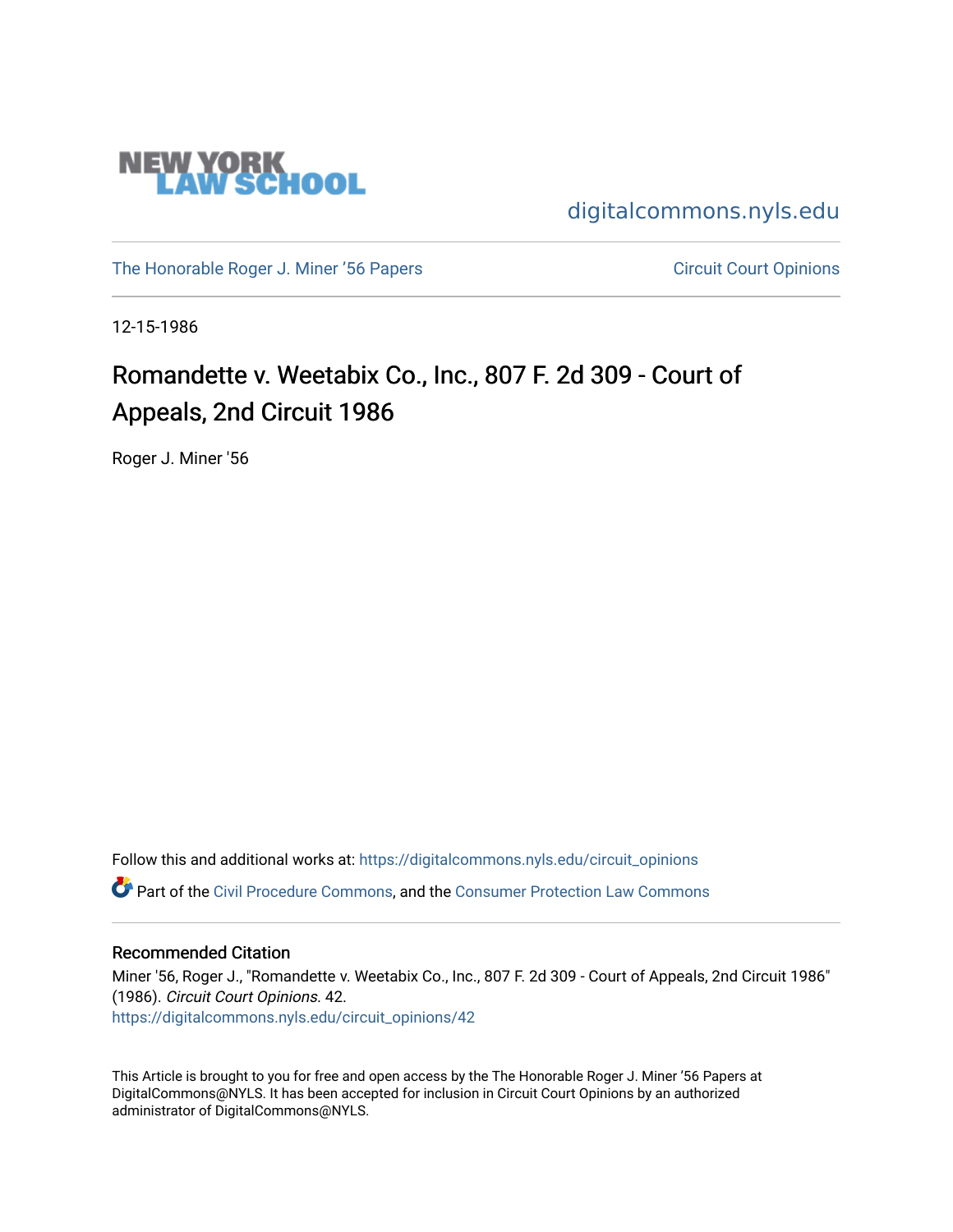#### 807 F.2d 309 (1986)

## Anthony ROMANDETTE, Plaintiff-Appellant,

v.

## **WEETABIX COMPANY, INC., Defendant-Appellee.**

No. 11, Docket 86-2061.

#### United States Court of Appeals, Second Circuit.

Arqued September 19, 1986. Decided December 15, 1986.

Anthony Romandette, pro se.

Laurel Wedinger, Staten Island, N.Y., (John S. Zachary, P.C., Staten Island, N.Y., of counsel), for defendant-appellee.

Before LUMBARD, OAKES and MINER, Circuit Judges.

MINER, Circuit Judge:

Anthony Romandette appeals pro se from an order of the United States District Court for the Southern District of New York (Brieant, J.) dismissing his diversity action for failure to effect service of the summons and complaint, Fed.R.Civ.P. 4, and for neglect to prosecute, Fed.R.Civ.P. 41(b). At the time the lawsuit was instituted — December 3, 1984 — and throughout most of the litigation, Romandette was incarcerated. Due to his incarceration, he was dependent upon prison library facilities to research his legal claims and, because of his in forma pauperis status, dependent upon United States Marshals to effectuate service of process. Because of the special circumstances constraining Romandette in the prosecution of his suit, we hold that the district court erred in dismissing for failure to effect service and abused its discretion in dismissing for neglect to prosecute. We therefore reverse.

# **BACKGROUND**

310

Romandette filed this diversity action on December 3, 1984, asserting products liability claims against Weetabix Company, Inc. ("Weetabix"), a Massachusetts corporation. He sought compensatory and punitive damages for physical injuries, including a broken tooth, and emotional harm allegedly attributable to ingesting a foreign substance while eating Weetabix Cornflakes at the Downstate Correctional Facility. After plaintiff was granted leave to proceed in forma pauperis, his pro se summons and \*310 complaint was forwarded to the United States Marshal for the Southern District of New York for service. [1] On December 31, 1984, pursuant to Fed.R.Civ.P. 4(c)(2)(C)(ii), the Marshal's Service mailed a copy of the summons and complaint by first class mail to Weetabix. On January 7, 1985, Weetabix's vice-president and treasurer signed and returned the acknowledgment form. In its answer, Weetabix asserted Romandette's failure to effect service in accordance with New York law<sup>[2]</sup> as an affirmative defense.

On April 25, 1985, Romandette moved, pursuant to Fed.R.Civ.P. 12(f), to strike Weetabix's affirmative defense, arguing that Weetabix had been served properly on January 7 in accordance with the Federal Rules of Civil Procedure, when the acknowledgment form was signed. Weetabix countered that service had not been effected in accordance with Fed.R.Civ.P. 4(d)(3), pertaining to service upon a corporate defendant. Between April 25 and July 2, 1985, Romandette and Weetabix actively engaged in discovery and each filed a number of motions. Finally, on July 2, Judge Gagliardi responded to several of these motions. With regard to Weetabix's defense of improper service, the court noted that whether Fed.R.Civ.P. 4(c)(2) (C)(ii) permits service by mail on out-of-state defendants is the subject of disagreement among various district courts. Although courts in the Southern District of New York have held such service invalid, Judge Gagliardi concluded that it would not be in the interests of justice to penalize Romandette for his reliance on the actions of the U.S. Marshal's Service and that Weetabix was not prejudiced since it had formally acknowledged service:

[I]t would not be in the interest of justice and the philosophy of Haines v. Kerner, 404 U.S. 519 [92 S.Ct. 594, 30 L.Ed.2d 652] (1972) (pro se litigants given the benefit of liberal interpretation of federal rules) to foster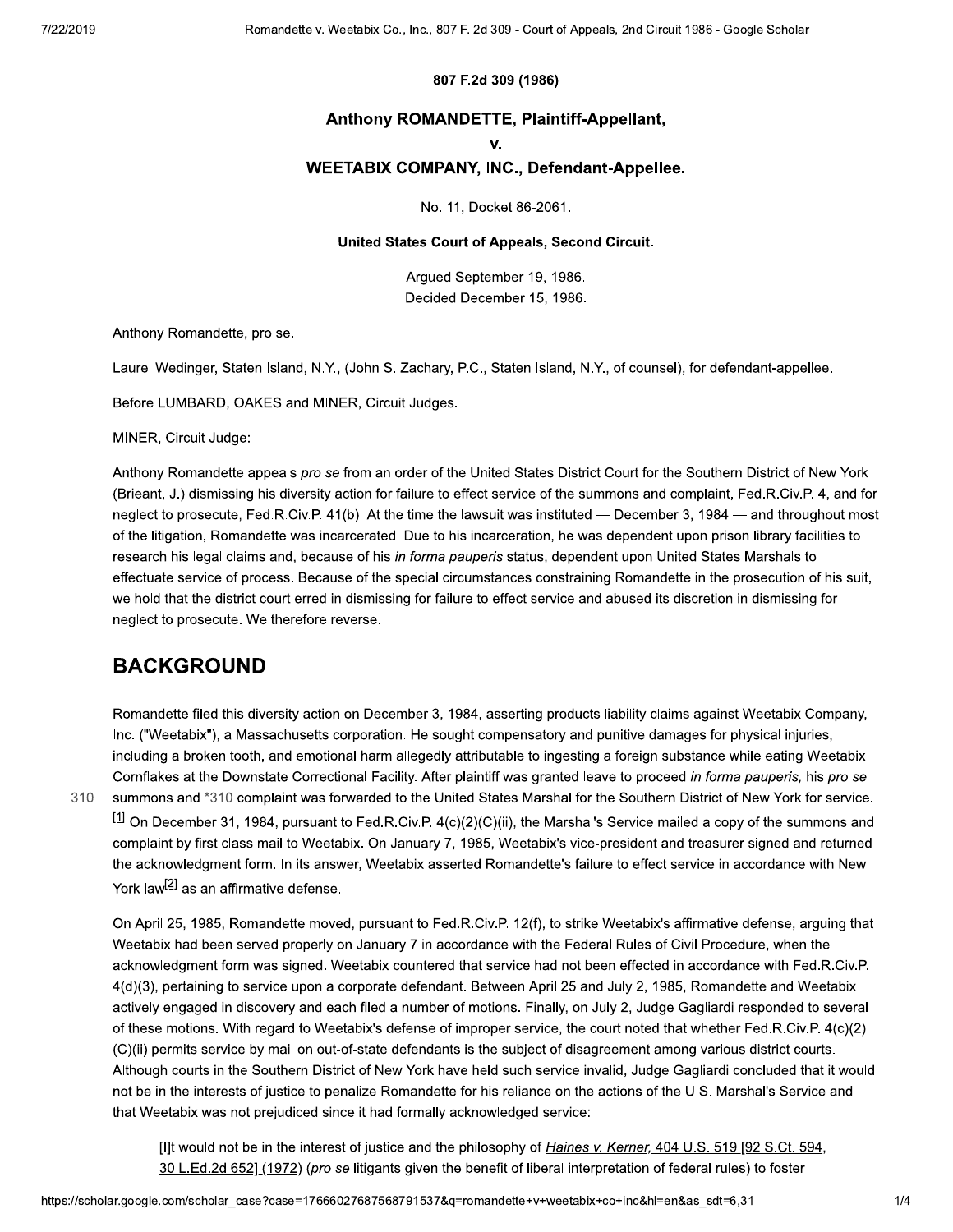Romandette v. Weetabix Co., Inc., 807 F. 2d 309 - Court of Appeals, 2nd Circuit 1986 - Google Scholar

continued uncertainly concerning the propriety of service in this case or to penalize plaintiff for his reliance on the actions of the U.S. Marshal's service. There is little risk of prejudice to defendant in this regard, since defendant formally acknowledged the service by mail, and in fact received the summons and complaint in January 1985.

Memorandum Opinion, July 2, 1985. The court noted that the Marshal's Service had indicated that it would personally serve Weetabix.

On July 26, 1985, the case was reassigned to Judge Brieant. Weetabix moved for dismissal on December 10, 1985, on the grounds that personal service had never been effected and that Romandette had failed to prosecute by taking no action since June 1985. Romandette responded that "on information and belief [the service defect] was cured in Judge Gagliardi's order. ..." Plaintiff's Affidavit, December 23, 1985. Additionally, he explained his six months of inaction in the case as resulting from a reversal of his state conviction and the granting of a new trial, which necessitated his transfer to Albany County Jail on July 3, 1985. That transfer placed him in a facility alleged to be lacking adequate library and legal assistance resources. He explained that he was "unable to determine the exact significance and meaning of FRCP 4 and FRCP 41(b) because said FRCP are not in our law library." Id. Therefore, he requested assignment of counsel, or, alternatively, a "stay in all proceedings" through March 28, 1986.

311

Judge Brieant determined that, "[h]aving chosen to proceed pro se, this litigant should have complied with Judge Gagliardi's directives," and granted Weetabix's motion to dismiss for failure to effect service and neglect to prosecute on January \*311 21, 1986. Memorandum Opinion, January 21, 1986. Unfortunately for Romandette, although the Marshal's Service had noted a request to serve Weetabix personally on June 13, 1985, personal service was not effected until April 1, 1986, nearly three and a half months after dismissal of his action. Apparently, the delay in service was due to the volume of requests for service received by the Marshal to whom Romandette's complaint was forwarded, and not to any dilatoriness on the part of Romandette.

# **DISCUSSION**

# **I. Personal Service**

The preliminary issue on appeal is whether the district court erred in dismissing this suit, brought by an incarcerated pro se litigant proceeding in forma pauperis, because the U.S. Marshal had yet to effect personal process through no fault of the litigant. Initially, we note that Judge Gagliardi ruled that "the interests of justice" mandated that Romandette be allowed the chance to serve Weetabix personally through the Marshal's Service, Judge Brieant, however, apparently believing that Romandette had failed to take some action to effect this service, concluded that the "litigant should have complied with Judge Gagliardi's directives." In fact, Romandette had done everything in his power to effect personal service through the Marshal's Service. Because the special circumstances of the litigant's position were before the court, and yet were not considered, we hold that the district court erred in dismissing the case for failure to effect service.

It is apparent that the court was not required to dismiss the action. As we observed in Grammenos v. Lemos, 457 F.2d 1067, 1070 (2d Cir.1972), Rule 4 of the Federal Rules is to be construed liberally "to further the purpose of finding personal jurisdiction in cases in which the party has received actual notice." We further noted that "incomplete or improper service will lead the court to dismiss the action unless it appears that proper service may still be obtained." Id. (emphasis added). In the case before us, Weetabix had actual notice, as evidenced by its return of the acknowledgment form signed by a Weetabix officer, and would not have been prejudiced by allowing the suit to continue. Furthermore, this is, in fact, a case in which proper service could be yet obtained (as it was on April 1, 1986). We therefore believe that dismissal was premature. Our brethren on the Fifth Circuit aptly addressed the point:

There may well come a time in which the Trial Court, in the administration of the affairs of the Court, sees that there is simply no reasonably conceivable means of acquiring jurisdiction over the person of the defendant. When that time comes it may be proper to dismiss the cause. But, on this record, ... the point has not yet been reached.

Stanga v. McCormick Shipping Corp., 268 F.2d 544, 554 (5th Cir.1959).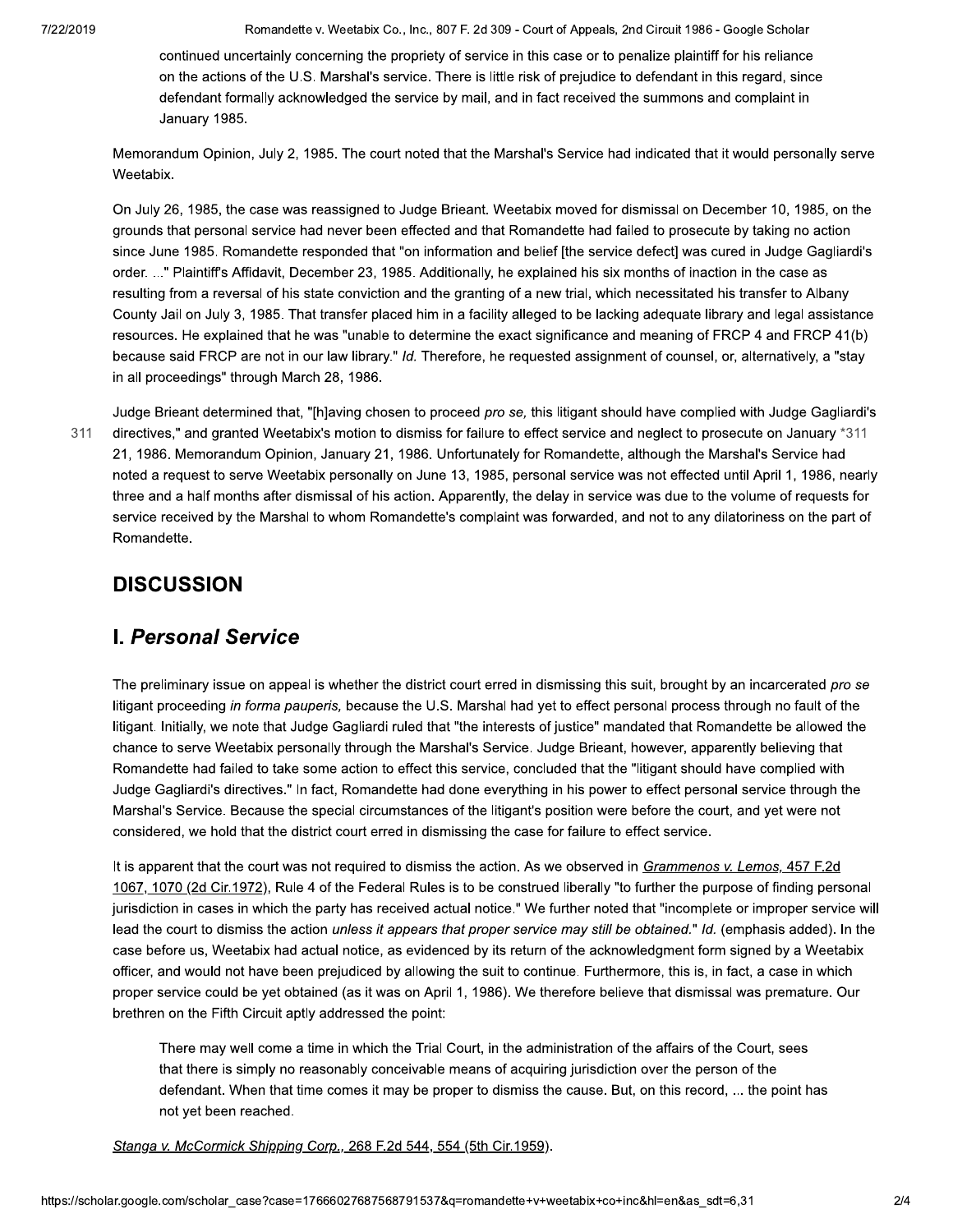Romandette v. Weetabix Co., Inc., 807 F. 2d 309 - Court of Appeals, 2nd Circuit 1986 - Google Scholar

As Judge Gagliardi found, the provision in Fed.R.Civ.P. 4(j) that service be effected within 120 days after filing the complaint posed no bar to Romandette's action. By the explicit terms of Rule 4(j), the court can disregard a failure to meet the 120-day limit if the plaintiff can show "good cause why such service was not made." See generally Siegel, Practice Commentary on Amendment of Federal Rule 4, 96 F.R.D. 88, 101-02. Romandette plainly exhibited good cause. As an incarcerated pro se litigant proceeding in forma pauperis, he was entitled to rely on service by the U.S. Marshals, see Fed.R.Civ.P. 4(c)(2)(B)(i). He indicated to the court his reliance on service by the Marshals and he timely requested that the Marshals effect personal service.

In sum, we find that dismissal by the district court was not mandated by the failure to effect service. Moreover, the interests of justice, informed by a liberal interpretation of Rule 4, are best served by allowing this litigant to rely on the personal service, albeit untimely, ultimately effected by the Marshal's Service.

#### 312 \*312 II. Failure to Prosecute

Dismissal for failure to prosecute, pursuant to Fed.R.Civ.P. 41(b), is a matter committed to the discretion of the district court, Link v. Wabash Railroad Co., 370 U.S. 626, 633, 82 S.Ct. 1386, 1390, 8 L.Ed.2d 734 (1962); Lyell Theatre Corp. v. Loews Corp., 682 F.2d 37, 43 (2d Cir.1982), which we will review on an abuse of discretion standard, see Chira v. Lockheed Aircraft Corp., 634 F.2d 664, 666 (2d Cir.1980). At the outset, however, we note that dismissal is "a harsh remedy to be utilized only in extreme situations." Theilmann v. Rutland Hospital, Inc., 455 F.2d 853, 855 (2d Cir.1972) (per curiam); accord Merker v. Rice, 649 F.2d 171, 173-74 (2d Cir.1981).

In Harding v. Federal Reserve Bank of New York, 707 F.2d 46, 50 (2d Cir.1983), we identified the factors that an appellate court, viewing the record as a whole, need assess in ruling on the district court's dismissal for failure to prosecute. These factors include (1) the duration of plaintiff's failures; (2) whether plaintiff had received notice that further delays would result in dismissal; (3) whether defendant is likely to be prejudiced by further delay; (4) whether the district judge has carefully balanced the need to alleviate court calendar congestion and a party's right to due process; and (5) whether the court has assessed the efficacy of lesser sanctions. Id.

The record indicates that from the inception of this case through Judge Gagliardi's order of July 2, 1985, Romandette actively prosecuted his claim. He diligently pursued discovery and both set forth and responded to a number of motions. During this period, Weetabix itself was responsible for several delays in moving the action forward. However, from July to December, 1985 no action was taken by Romandette. This six-month hiatus was readily explainable by his transfer to a county facility, a facility apparently lacking the library and legal assistance resources that Romandette required to pursue this civil claim, where he awaited the retrial of his criminal case. Indeed, by affidavit filed with the district court on December 23, 1985, Romandette communicated his research difficulties to the court and requested assignment of counsel or, alternatively, a stay of further proceedings. Thus, we find that the period of inaction on Romandette's part was excusable. While our application of the first Harding factor, therefore, is the controlling element here, the remaining factors also favor Romandette. Romandette never was warned that further delay would result in dismissal. Neither do we believe that Weetabix was prejudiced by the delay, there being no indication that evidence is likely to be lost, or that discovery has been made more difficult. See Davis v. Musler, 713 F.2d 907, 916 (2d Cir.1983). Additionally, there is no indication that the district court considered calendar congestion or Romandette's due process rights. Finally, while we do not believe that any sanctions were appropriate, the district court gave no consideration to the "efficacy of lesser sanctions."

We therefore hold that the district court abused its discretion by dismissing for failure to prosecute.

# **CONCLUSION**

In sum, we hold that Romandette's special circumstances as a pro se litigant, proceeding in forma pauperis while incarcerated, should have been taken into account by the district court. In the interests of justice, the court should have allowed the U.S. Marshals Service to effect personal service, since Romandette had done everything in his power to comply with Rule 4 and the defendant had actual notice of the suit. Furthermore, we hold that the district court abused its discretion by dismissing for failure to prosecute, when the period of inaction was readily explainable by Romandette's transfer to await retrial in a criminal case.